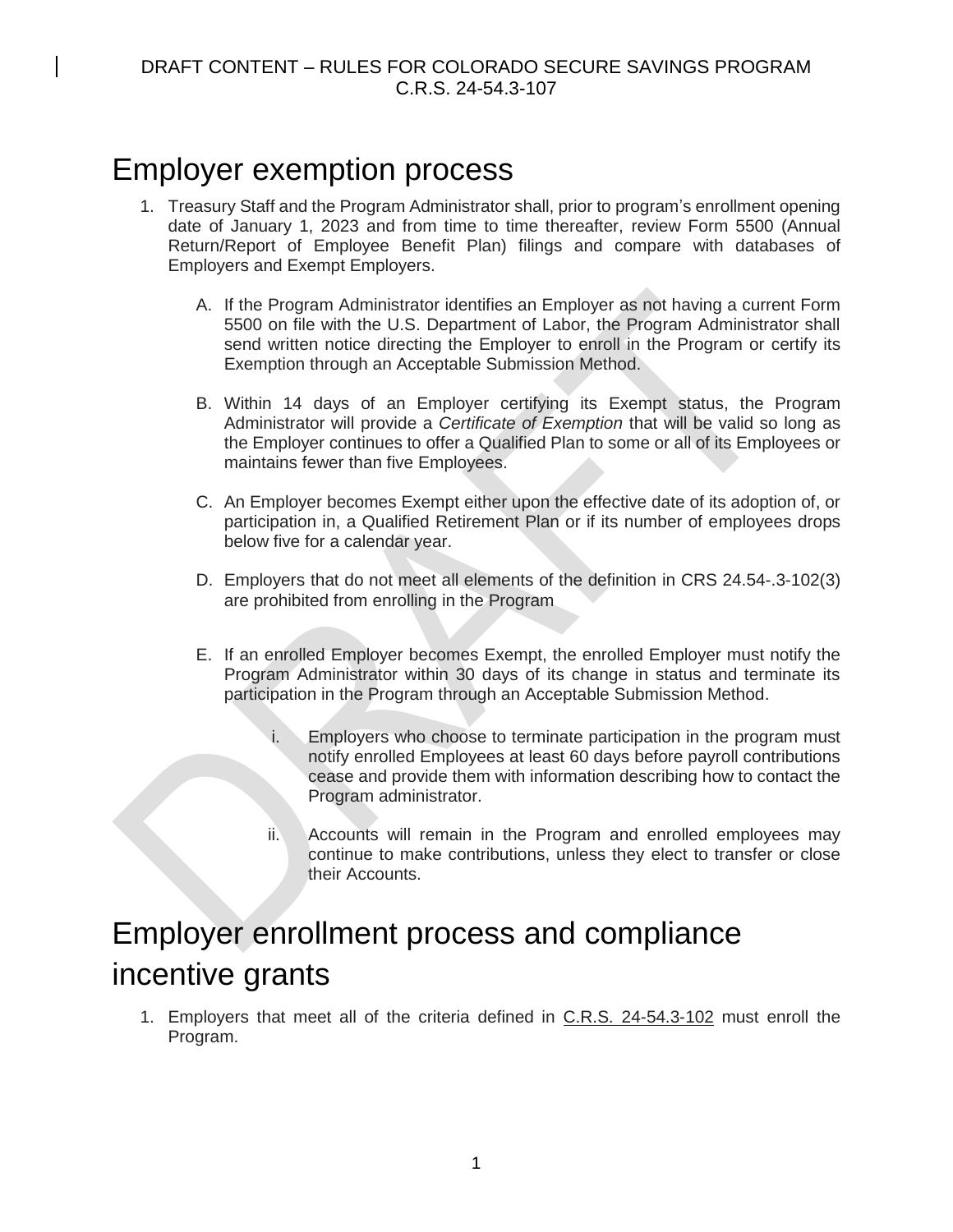2. As soon as all of the criteria defined in C.R.S. 24-54.3-102 are met or 120 days after first Notice of Non-Compliance is sent, Employers shall enroll with the Program through one of Acceptable Submission Methods listed on the Colorado Treasury website.

3. To enroll in the program, Employers shall provide the following information to the Program Administrator via an Acceptable Submission Method:

- A. Employer legal name and "doing business as" name, if applicable;
- B. Federal Employer Identification Number
- C. Colorado *Unemployment Insurance Account* Number;
- D. Employer mailing address;
- E. Employer physical address;
- F. Name, title, phone number, and email address of an individual designated by the Employer as the primary contact for the Program.
- G. Number of employees; and
- H. Any additional information necessary for registration
- 4. The Program Administrator shall provide a *Notification Confirming Employer Enrollment* to the Employer within 7 days via email or USPS mail if no Employer email address is provided.
- 5. Multi-Party Employment Relationships.
	- A. For co-Employers defined in C.R.S. 8-70-114, the Employer shall be the Employee leasing company.
	- B. For a professional Employer organization defined in Section 7705 of Title 26 of the United States Code that enters into a contract with a Client Employer, the Employer shall be the Client Employer regardless of whether the professional Employer organization is certified pursuant to Section 7705.

6. Employers with five to twenty-five employees may apply for an incentive grant via the Treasury website after successfully uploading employee data to the Program Administrator.

- A. Enrolled Employers shall fill out the Grant Application on the Treasury Website and submit required supporting documentation, including a copy of the Notification Confirming Employer Enrollment received from Program Administrator.
- B. Treasury Staff will cross-check grant applications Program Administrator and will process grant payments to Employers as soon as administratively possible after the first payroll deduction cycle.

### Fines for Employer noncompliance

- 1. Six weeks after the program start date, Treasury Staff, in partnership with Colorado Department of Labor & Employment (CDLE) and the Program Administrator, will begin making reasonable attempts to bring Employers into compliance per C.R.S. 24-54.3-107.
- 2. Beginning nine months after the Program's enrollment opening date, Treasury Staff, in partnership with Colorado Department of Labor & Employment (CDLE) and the Program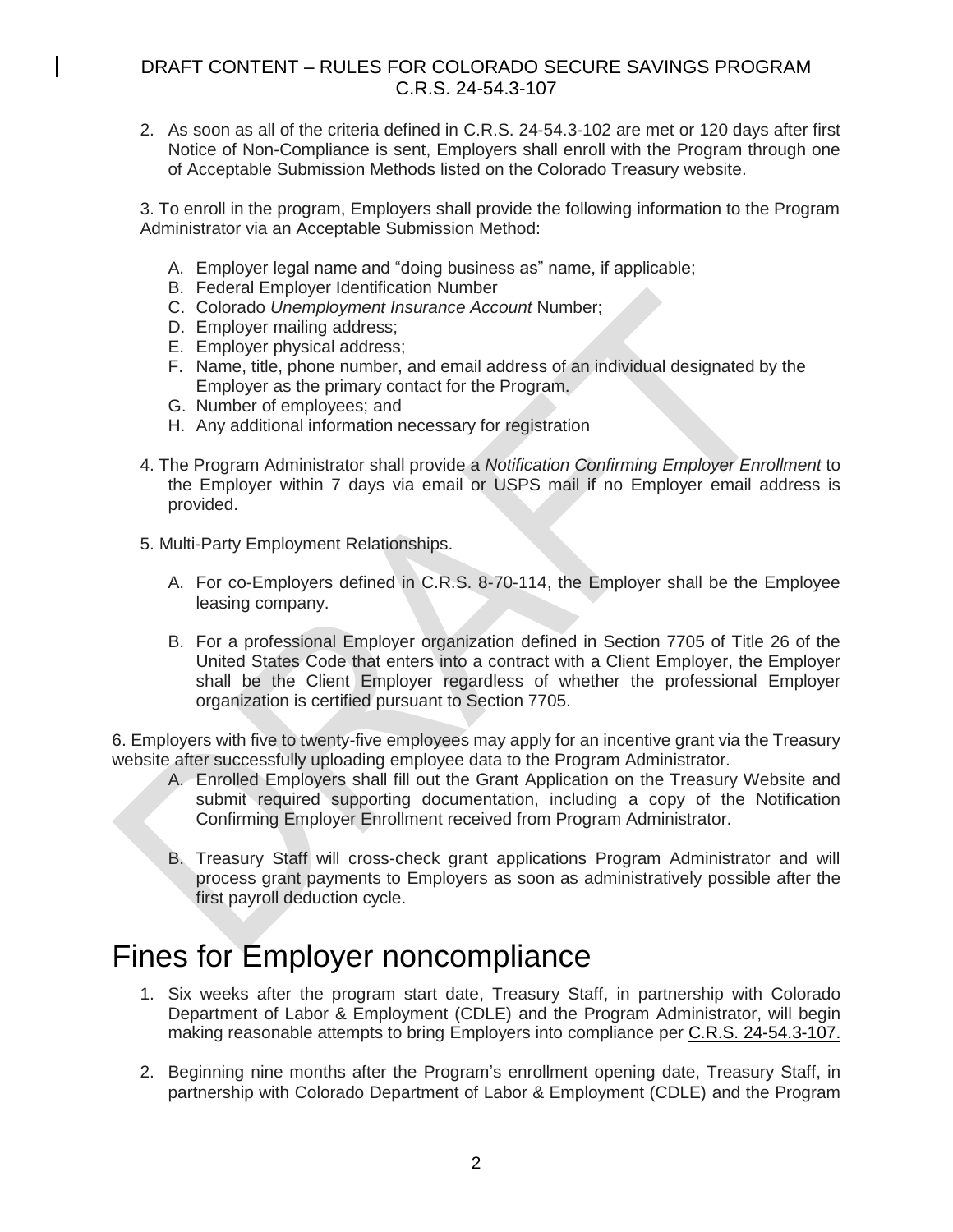Administrator, shall begin enforcement efforts directed towards Employers that have neither enrolled in the Program nor applied for a Certificate of Exemption.

- 3. CDLE and Treasury Staff shall collaborate to enforce enrollment requirement.
	- A. Enforcement documents shall be delivered via email and US mail to the extent addresses are available.
	- B. Beginning October 1<sup>st</sup>, 2023 three warnings of Non-compliance will be sent to Employers. The Notices will identify the form or manner of non-compliance and provide instructions on the methods available to comply.
	- C. If the non-compliant Employer has neither enrolled in the Program nor applied for a Certificate of Exemption after 12 months, a Final Notice of Penalty Application shall be issued 30 days prior to fine deadline.
	- D. Within 60 days of the date listed on the Final Notice of Penalty Application, noncompliant Employers shall remit to CDLE annual fines described in C.R.S. 24-54.3- 107

### Automatic enrollment of employees

- 1. Within 30 days of Employer's enrollment in the Program or within 30 days following the Employee's 180<sup>th</sup> day of employment, Employer shall provide the following information to the Administrator for each Employee:
	- A. full legal name;
	- B. Social Security Number or Individual Taxpayer Identification Number;
	- C. Date of birth;
	- D. Mailing address
	- E. Physical address, if different from mailing address;
	- F. Phone number, if available;
	- G. Email address(es), if available;
	- H. Any additional information needed to complete the enrollment when the information submitted for enrollment is unclear or insufficient, or when further information is required for purposes of administering the program.
- 2. Enrolled Employers shall not:
	- A. Prohibit, restrict, or discourage Employee participation in the Program.
	- B. Provide enrolled Employees or Beneficiaries of deceased enrolled Employees advice or direction regarding investment choices, Contribution Rates, participation in Automatic Escalation, or any other decision about the Program.
	- C. Remit any Contributions for any Employee who opted out of the Program.
	- D. Exercise any authority, control, or responsibility regarding the Program, other than as set forth in this Section.
	- E. Contribute to an enrolled Employee's Account.
- 3. The Program Administrator shall deliver the Employee Information Packet to each enrolled Employee within seven business days of the enrolled Employer submitting the information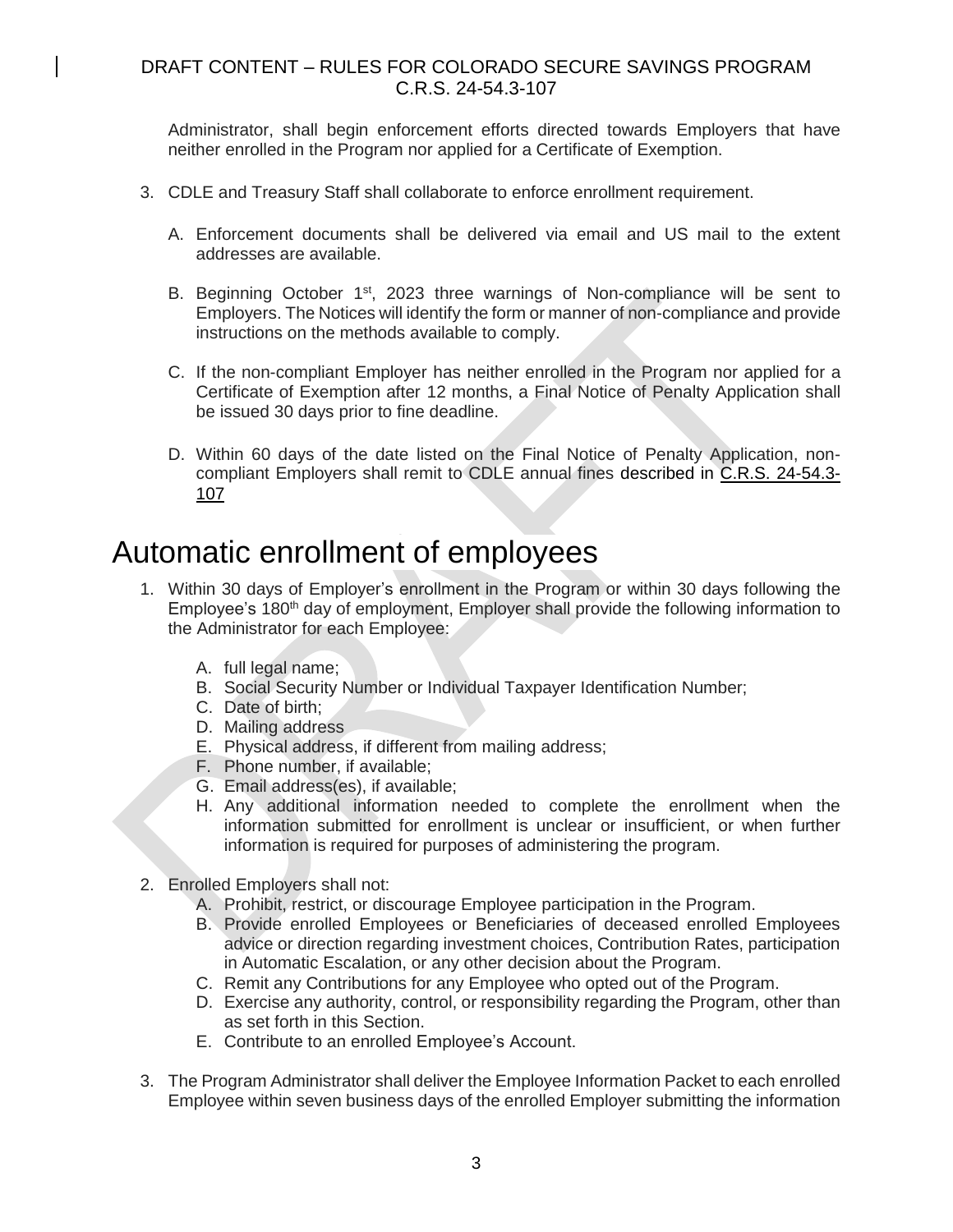(see paragraph 1 above) to the Program Administrator. Each Employee will be automatically enrolled in the Program unless that Employee affirmatively elects to opt-out of participation (see Opt-Out section below).

- 4. The Program Administrator shall provide a *Notification Confirming Employee Enrollment* to the Employer within 14 days via email or USPS mail if no Employer email address is provided.
- 5. If the Administrator is unable to enroll an Employee, the Program Administrator shall notify the enrolled Employer within 15 days after the Program Administrator's attempt to enroll the Employee. Within the notice, the Program Administrator will provide instructions to the enrolled Employer not to remit Contributions for the Employee.

# Employer withholding and remitting contributions

- 1. Within 30 days of the Program Administrator delivering the *Notification Confirming Employee Enrollment*, enrolled Employers shall remit each Employee's contribution within the earliest payroll period that is administratively practicable, but in no event later than 90 days after delivery of the Notification.
- 2. Enrolled Employers shall remit all withheld compensation to the Program Administrator as soon as administratively practicable, within fourteen days of contribution being withheld from an employee's wages.
- 3. Amounts withheld by the enrolled Employer shall not exceed the amount of the enrolled Employee's Compensation remaining after any payroll deductions required by law to have higher precedence, including a court order.
- 4. Enrolled Employees may cease making contributions to their Accounts at any time by giving notice to the Program Administrator.
	- A. After receiving notice, the program administrator shall instruct the Employer to cease payroll deductions for the participants.
	- B. Upon receiving the notice from the program administrator, the Employer shall cease payroll deductions as soon as administratively practicable, within fourteen days.
- 5. An individual who is both an enrolled Employer and an enrolled Employee may make Contributions to their own Account under the same terms and conditions as other enrolled Employees.

## Program defaults and alternative elections

- 1. If an enrolled Employee has not made an alternative election as specified in this Section, the enrolled Employee shall make Contributions to the Program according to the following default elections:
	- A. At a Contribution Rate of 5% of wages as defined in C.R.S. 24-54.3-104(2b).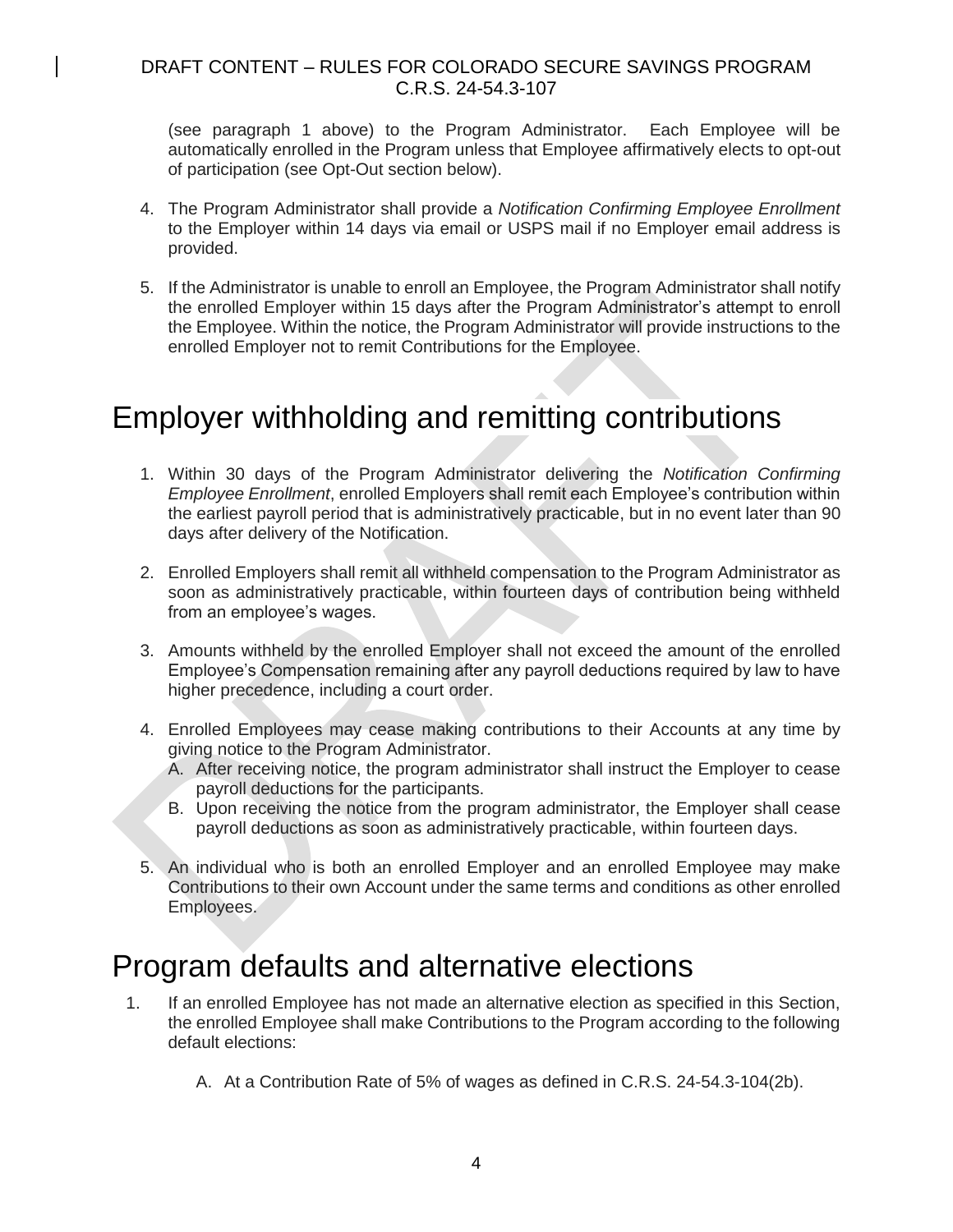- B. Have Contributions subject to Automatic Escalation whereby the Contribution Rate shall increase by an additional 1% of Compensation on each January 1 following the enrolled Employee's enrollment, up to a maximum Contribution Rate of 8%.
- 2. Enrolled Employees who choose an alternative Contribution Rate shall have Contributions subject to Automatic Escalation unless they choose to opt out of Automatic Escalation by notifying the Administrator through one of the Acceptable Submission Methods.
- 3. An enrolled Employee who has not participated in the Program for at least six consecutive calendar months during a calendar year shall not have Contributions subject to Automatic Escalation until the January 1 that follows the next calendar year in which the enrolled Employee has at least six calendar months of participation. The Administrator shall notify the enrolled Employee of the Automatic Escalation increase at least 60 days before January 1 to provide the enrolled Employee an opportunity to opt out of Automatic Escalation.
- 4. Contributions shall be made to a Roth IRA on the Employee's behalf.
- 5. Unless and until an Employee makes an alternative election, Contributions shall be invested in the following default investment options.
	- A. An enrolled Employee who has not made an alternative election shall have all Contributions invested in a capital preservation investment for 30 days. After those 30 days have elapsed, unless the enrolled Employee makes an alternative election, the enrolled Employee's Contributions shall be swept into a Target Date based on the enrolled Employee's age as described below.

| B. The applicable Target Date Fund described in subparagraph (A) shall be determined as |
|-----------------------------------------------------------------------------------------|
| described in the following table:                                                       |

|      | <b>Birth Year Range</b> |      |  | <b>Target Retirement Date</b> |    |      | <b>Fund Name</b>  |
|------|-------------------------|------|--|-------------------------------|----|------|-------------------|
| 1956 | to                      | 1960 |  | 2021                          | to | 2025 | CSSP 2025 Vintage |
| 1961 | to                      | 1965 |  | 2026                          | to | 2030 | CSSP 2030 Vintage |
| 1966 | to                      | 1970 |  | 2031                          | to | 2035 | CSSP 2035 Vintage |
| 1971 | to                      | 1975 |  | 2036                          | to | 2040 | CSSP 2040 Vintage |
| 1976 | to                      | 1980 |  | 2041                          | to | 2045 | CSSP 2045 Vintage |
| 1981 | to                      | 1985 |  | 2046                          | to | 2050 | CSSP 2050 Vintage |
| 1986 | to                      | 1990 |  | 2051                          | to | 2055 | CSSP 2055 Vintage |
| 1991 | to                      | 1995 |  | 2056                          | to | 2060 | CSSP 2060 Vintage |
| 1996 | to                      | 2000 |  | 2061                          | to | 2065 | CSSP 2065 Vintage |
| 2001 | to                      | 2005 |  | 2066                          | to | 2070 | CSSP 2070 Vintage |
| 2006 | to                      | 2010 |  | 2071                          | to | 2075 | CSSP 2075 Vintage |

2. At any time through one of the Acceptable Submission Methods, Enrolled Employees, enrolled Self-Employed Individuals and enrolled Independent Contractors may:

A. Elect a contribution rate other than the default Contribution Rate at any integer between 0% and 100% of Compensation.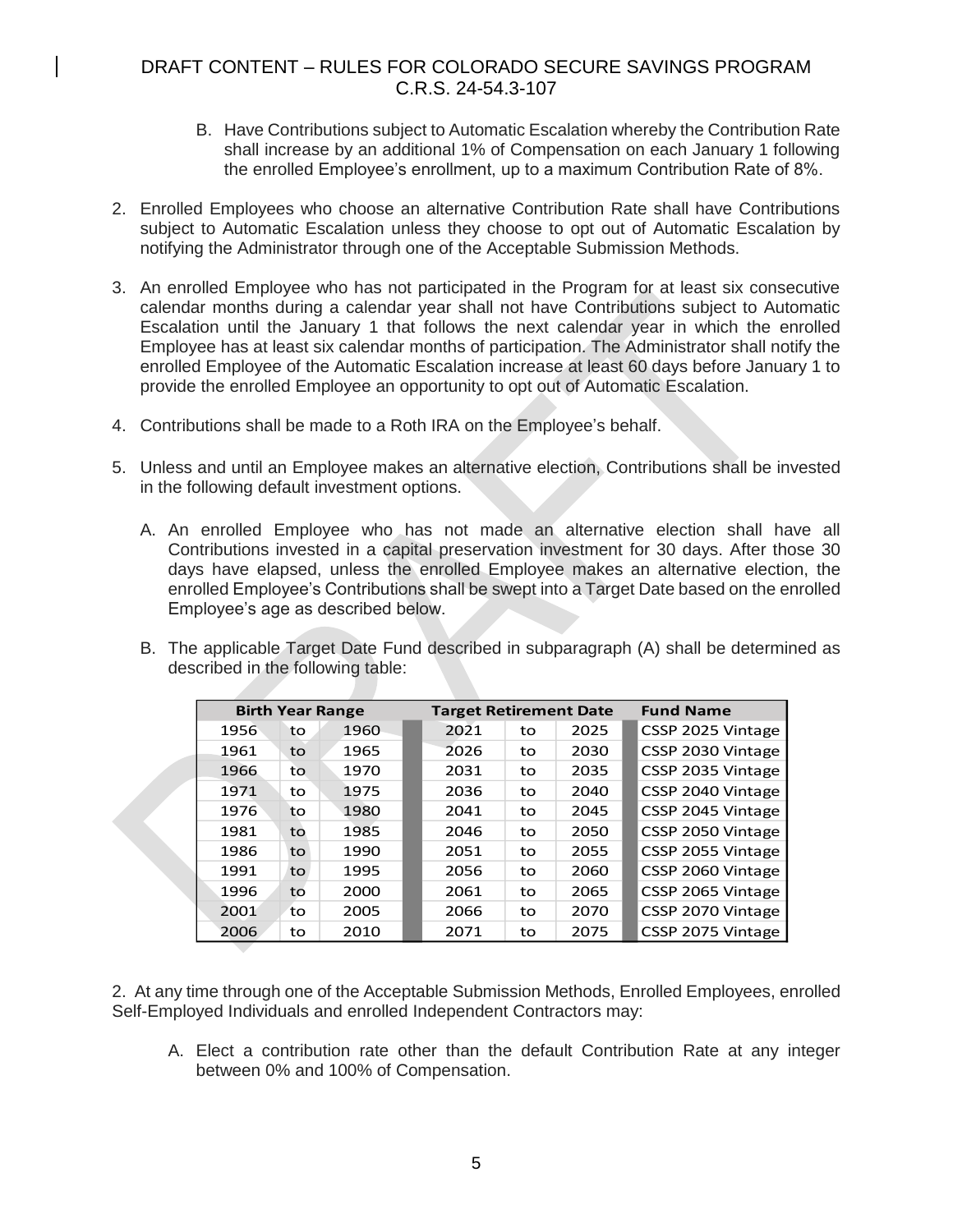- B. Opt out of Automatic Escalation or elect an alternative Automatic Escalation percentage at any time.
- C. Elect one or more investment options for any portion of their existing balance or future contributions.
- D. Elect to re-characterize all or some of their Contributions to a Traditional IRA
- E. The alternative elections detailed in 2(A D) above shall be implemented as soon as administratively practicable but no later than the first payroll period following 30 days after notification to the Program Administrator of the alternative election.

# Minimum and maximum contribution levels

- 1. It shall be the responsibility of the enrolled Employee to determine whether they are eligible to make Contributions to a Roth IRA or Traditional IRA (when available) and whether the amount of their Contributions to a Roth IRA or Traditional IRA (when available) complies with the limits established under Title 26 of the United States Code.
- 2. A Participant may choose to rollover or transfer funds into their Account in compliance with the limits established under Title 26 of the United States Code.

# Employee opt-out

- 1. An enrolled Employee is deemed to have read and understood the content in the Employee Information Packet if the enrolled Employee has been furnished a copy of the Employee Information Packet and has been provided an opportunity to opt out of the Program.
- 2. Enrolled Employees may cease making contributions to their Accounts at any time by giving notice to the Program Administrator via one of the Acceptable Submission Methods listed on the Colorado Treasury website.
- 3. An Enrolled Employee may opt out of the Program at any time by giving notice to the Program Administrator at least 30 days before the effective date of the Program via an Acceptable Submission Methods listed on the Colorado Treasury website.
- 4. After the effective date of the program, an enrolled Employee may opt out of the Program at any time via one of the Acceptable Submission Methods listed on the Colorado Treasury website.
- 5. Any employee who does not opt out of the Program within the 30 day period will be automatically enrolled in the Program, and a Roth IRA will be established for that Employee before the first payroll deduction is made. Each enrolled employee shall have one Account, regardless of whether the enrolled employee makes contributions from a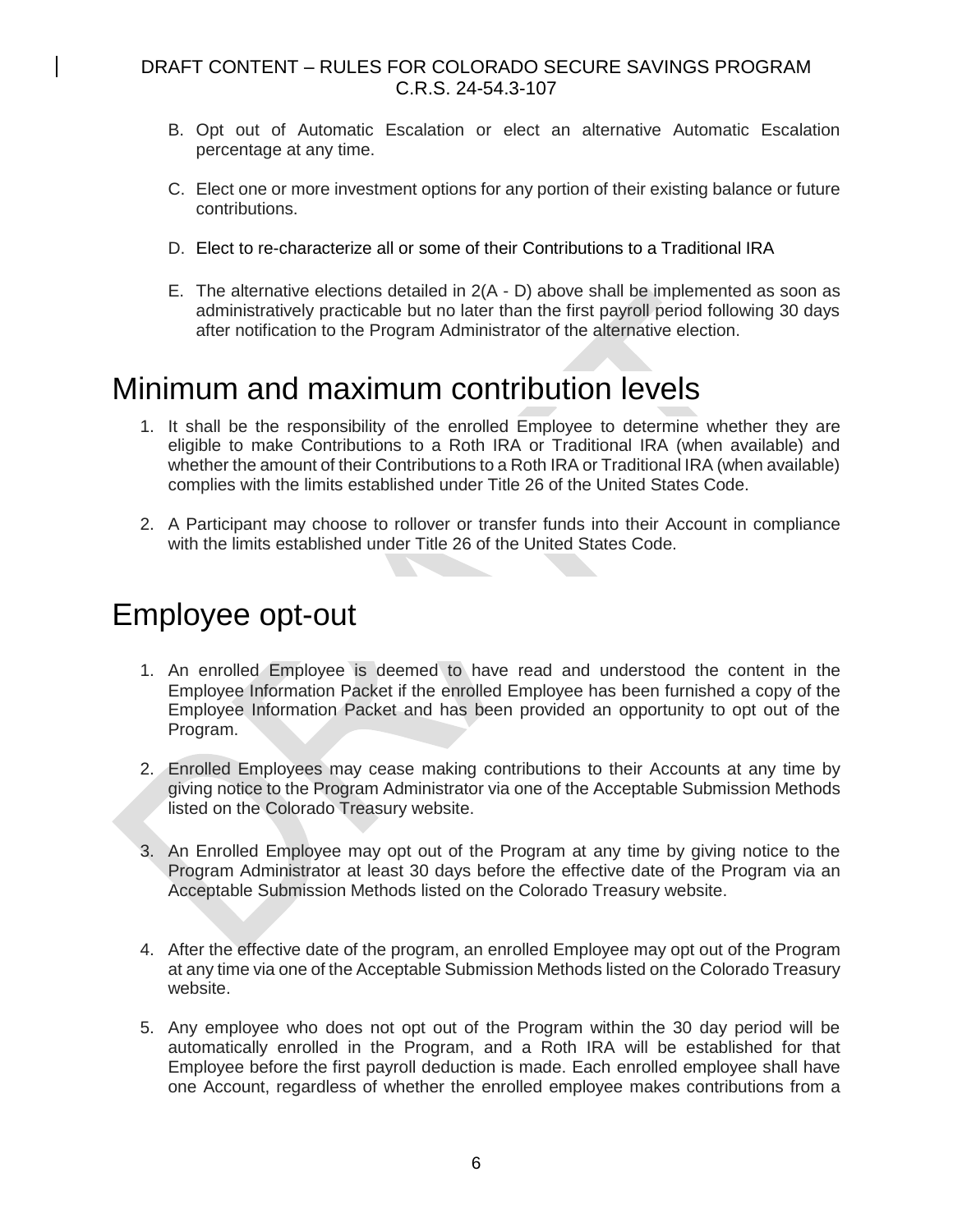single Employer or multiple Employers (simultaneously or separately throughout the employee's lifetime).

6. Employees who opt out of the Program may re-enroll at any time by providing the required enrollment information through one of the Acceptable Submission Methods listed on the Colorado Treasury website.

### Non-payroll contributions

- 1. Non-Payroll contributions by Employees of Employers (C.R.S. 24-54.3-102(3))
	- A. An enrolled employee may elect to make **recurring** *non-payroll* Contributions of at least \$10 each to his or her Account. Recurring contributions may be made weekly, twice monthly, or monthly and must be made through Electronic Fund Transfer.
	- B. **Non-recurring** contributions
		- i. Beginning **January 1**, **2023** enrolled Employees may elect to make nonrecurring non-payroll Contributions. Such Contributions may be made through Electronic Fund Transfer or by personal check to the Program Administrator and must be a minimum of \$50 each.
		- ii. Beginning **April 1**, **2025** non-recurring non-payroll Contributions may be made through Electronic Fund Transfer or by personal check to the Program Administrator and must be a minimum of \$10 each.
- 2. Non-Payroll contributions by **Self-Employed Individuals, Independent Contractors, and individuals employed by firms with four or fewer Employees**
	- A. Self-Employed Individuals, Independent Contractors, and individuals employed by firms with four or fewer Employees may enroll in the Program through any of the Acceptable Submission Methods listed on the Colorado Treasury website.
	- B. Enrolled Self-Employed Individuals, Independent Contractors, and individuals employed by firms with four or fewer Employees may elect to make **recurring** Contributions of at least \$10 each to his or her Account. Recurring contributions may be made weekly, twice monthly, or monthly and must be made through Electronic Fund Transfer.
	- C. **Non-recurring** contributions
		- i. Beginning **January 1**, **2023** Self-Employed Individuals, Independent Contractors, and individuals employed by firms with four or fewer Employees may elect to make non-recurring contributions. Such Contributions may be made through Electronic Fund Transfer or by personal check to the Program Administrator and must be a minimum of \$50 each.